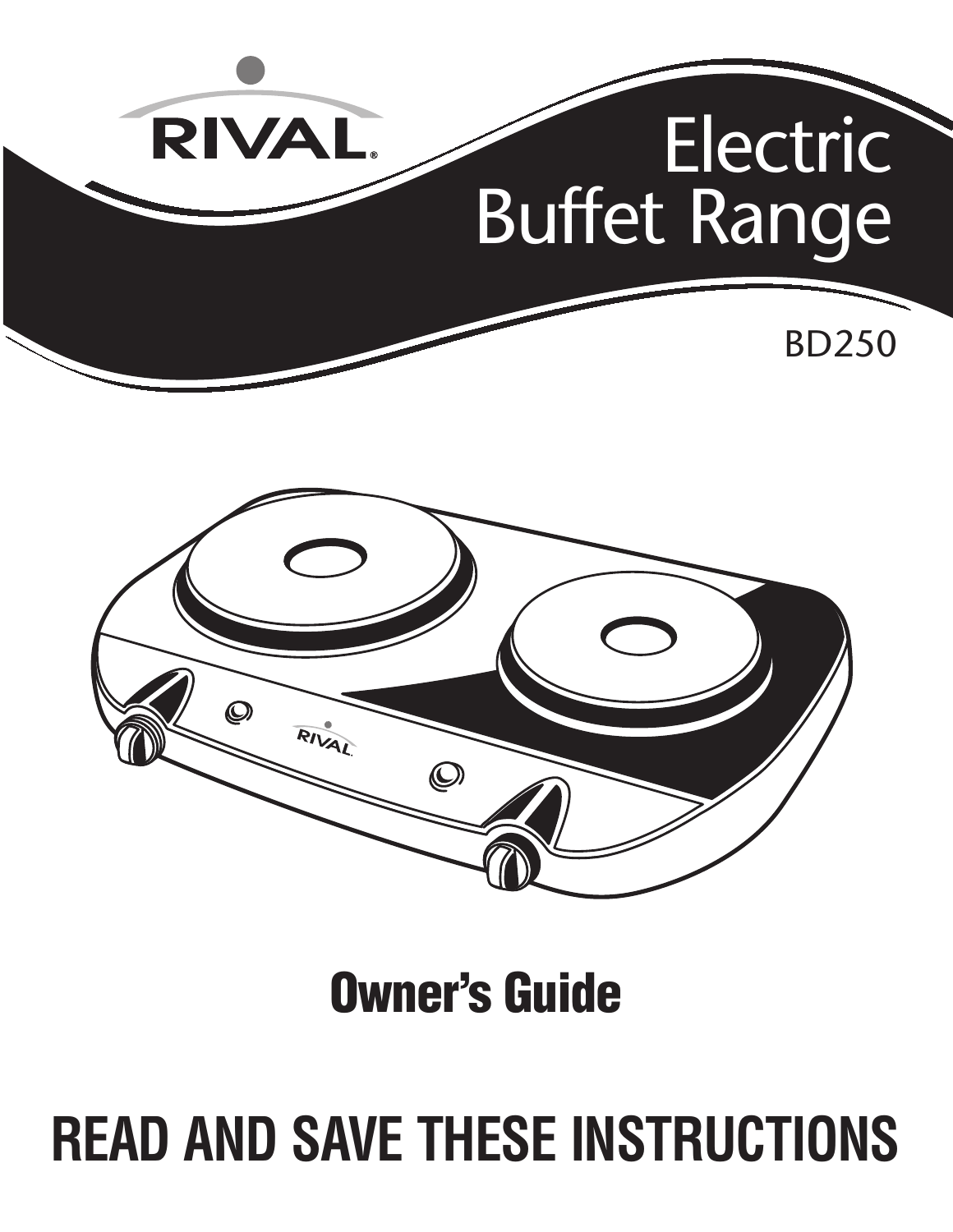## **IMPORTANT SAFEGUARDS**

**When using electrical appliances, basic safety precautions should always be followed, including the following:**

## **1. READ ALL INSTRUCTIONS.**

- 2. Do not touch hot surfaces. Use handles or knobs.
- 3. Move or lift the Electric Buffet Range by its sides after it has cooled completely.
- 4. To protect against electrical shock, do not immerse cord, plugs, or Housing Unit in water or other liquids.
- 5. Close supervision is necessary when any appliance is used by or near children.
- 6. Do not use appliance unattended.
- 7. Unplug from the wall outlet when not in use and before cleaning. Allow to cool before putting on or taking off parts.
- 8. Do not operate any appliance with a damaged cord or plug or after the appliance malfunctions, or has been damaged in any manner. Call Customer Service (see warranty) to return for examination, repair, or adjustment.
- 9. The use of accessory attachments not recommended by the appliance manufacturer may cause injuries.
- 10. Do not use outdoors.
- 11. Do not let cord hang over the edge of the table or counter, or touch hot surfaces.
- 12. Do not place on or near a hot gas or electric burner, or in a heated oven.
- 13. Extreme caution must be used when moving any pot or pan containing hot oil or other hot liquids from this appliance.
- 14. Do not use this appliance for anything other than it's intended use. This appliance is for household use only.
- 15. To disconnect, turn Temperature Control Dials to OFF, then remove plug from wall outlet.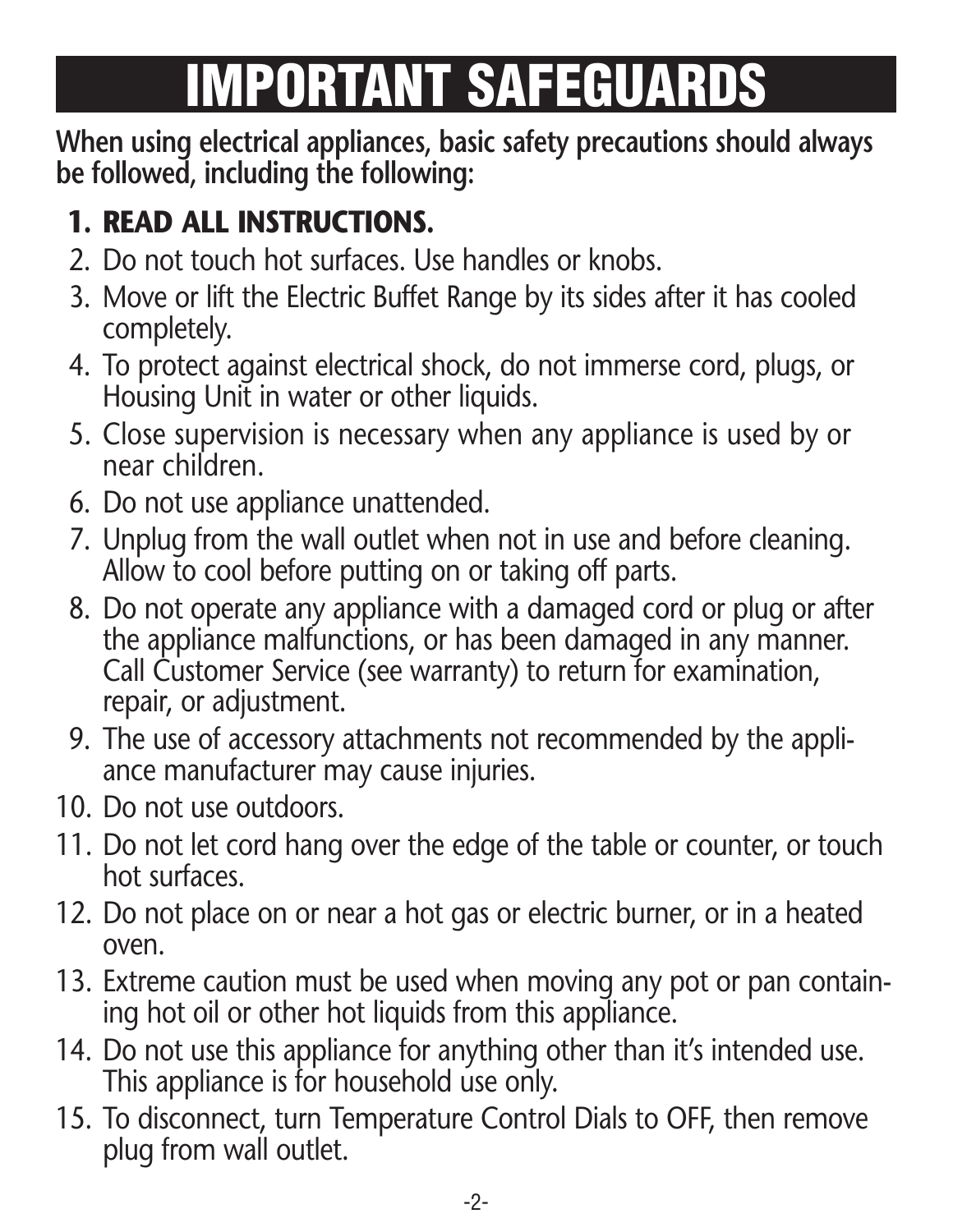## **SAVE THESE INSTRUCT**

This appliance is for **HOUSEHOLD USE ONLY.** No user-serviceable parts inside. Do not attempt to service this product. A short power supply cord is provided to reduce the risk resulting from becoming entangled in or tripping over a longer cord. **WARNING:** Do not use an extension cord.

#### **POLARIZED PLUG**

This appliance has a polarized plug (one blade is wider than the other). To reduce the risk of electric shock, this plug is intended to fit into a polarized outlet only one way. If the plug does not fit fully into the outlet, reverse the plug. If it still does not fit, contact a qualified electrician. Do not attempt to modify the plug in any way. If the plug fits loosely into the AC outlet or if the AC outlet feels warm do not use that outlet.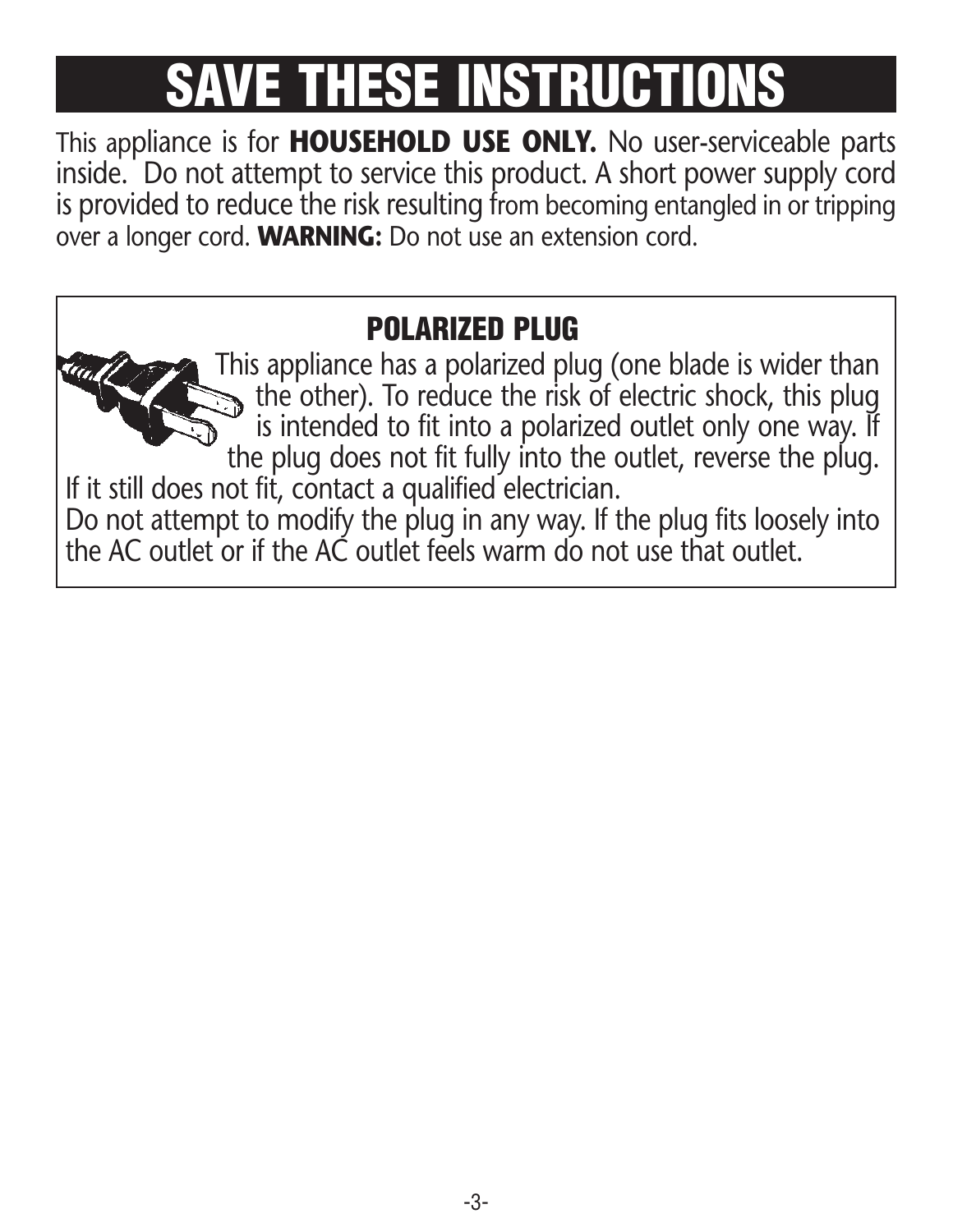#### **KNOW YOUR ELECTRIC BUFFET RANGE**



- 1. Burner Rings
- 2. Sealed Burners
- 3. Housing Unit
- 4. Non-Skid Feet
- 5. Temperature Control Knobs
- 6. Temperature Indicator Lights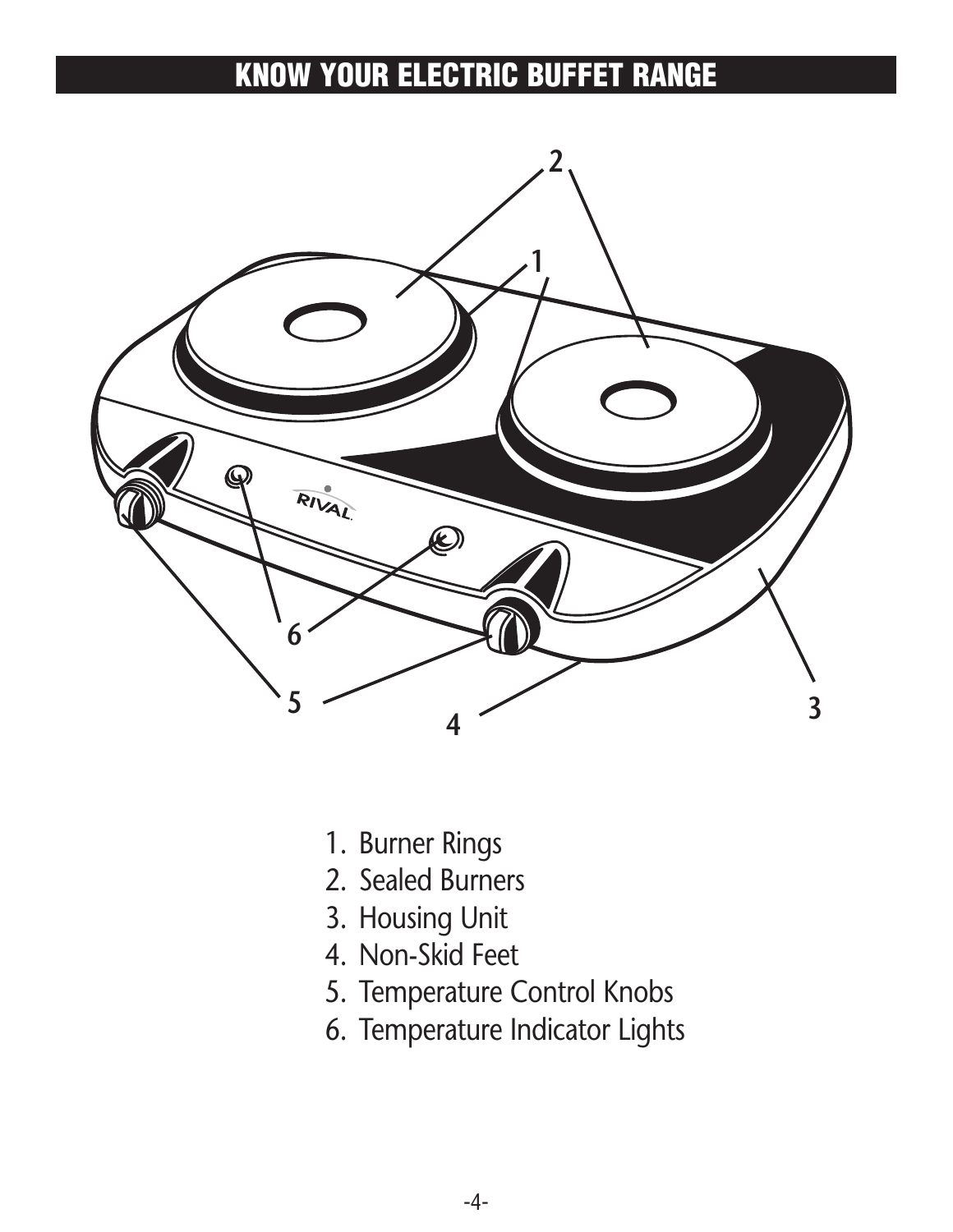#### **OPERATING INSTRUCTIONS**

Before plugging in your Electric Buffet Range, check to ensure that the electrical circuit is not overloaded with other appliances. This unit should always be operated on a separate 120 volt, AC circuit.

1. Place unit on a flat, smooth surface. Be sure to place it in a safe area where it will not fall or be pulled down by the cord.

**NOTE:** Provide at least 4 to 6 inches of space above and around the unit for proper ventilation.

- 2. Plug unit into electrical outlet and turn the Temperature Control Knob(s) from OFF to the desired setting.
- 3. When using a pot or pan, you should place it in the center of the burner. It is recommended that you use a pot or pan that is the same size as the burner.
- 4. When not in use, unplug to assure the unit is OFF. This helps to pre vent accidental burns.

**Caution:** The Sealed Burners are solid surfaces that retain heat longer than the traditional coil burners. As such, they may need additional time to cool after being turned off.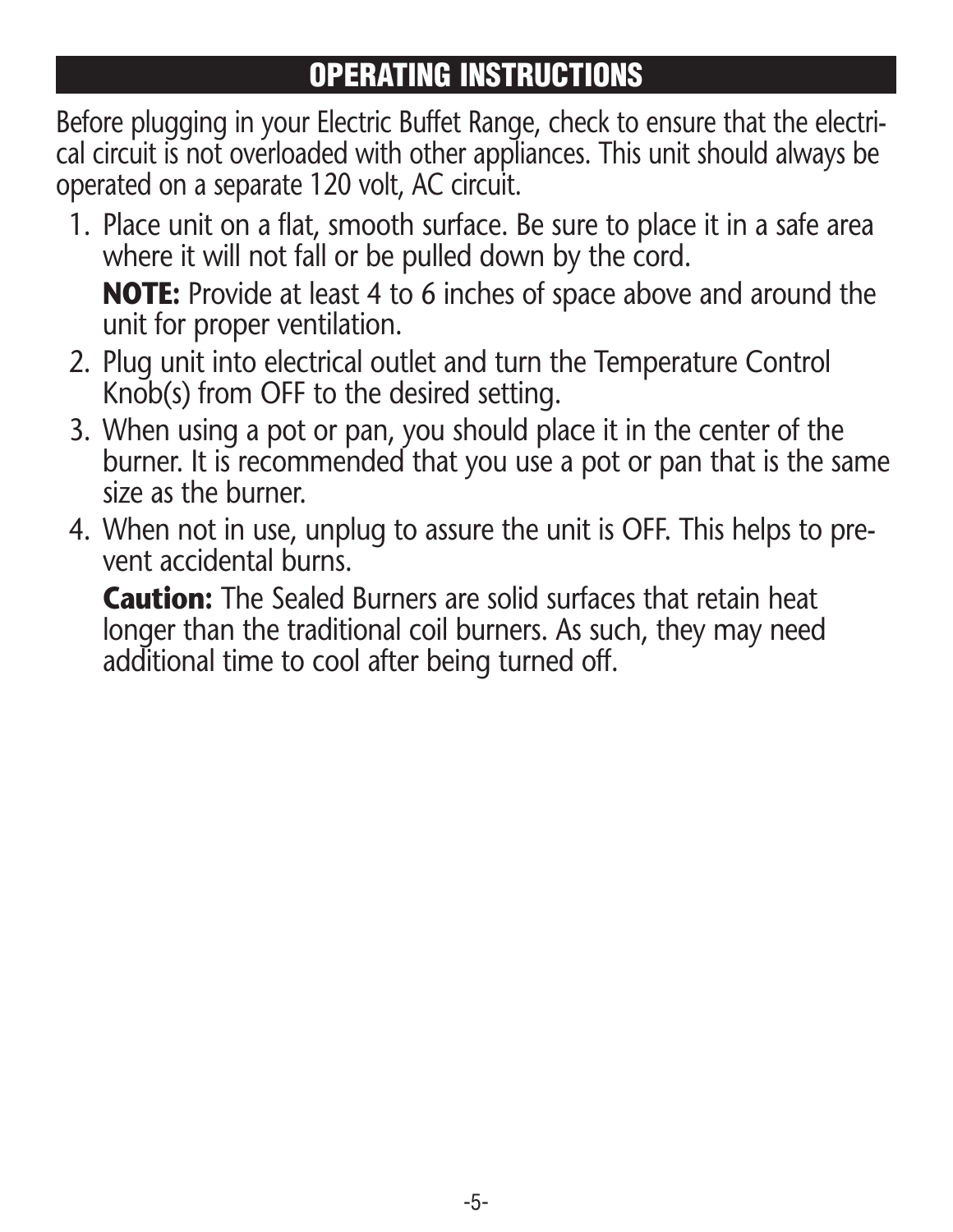#### **IMPORTANT POINTS TO REMEMBER WHEN OPERATING**

- Before the Electric Buffet Range is used for the first time, it should be heated up at maximum setting for approximately 4 minutes without a pot. During this curing process, the protective coating is hardened and obtains its maximum strength.
- The Electric Buffet Range may smoke the first time it is used it is not defective and the smoke will burn off within a few minutes.
- Do not leave the unit ON without any pots/pans on the Sealed Burners, after the curing process.
- Do not use as a portable heater.
- Make sure the power supply cord does not touch hot elements or cooking utensils.
- For daily cooking, wipe excess water/condensation off pots, lids, and utensils prior to use.
- Make sure that hot pots/pans do not touch the Housing Unit these could damage the surface finish.
- The larger burner is rated at 900 watts. The smaller burner is rated at 650 watts. Use the larger burner for fast cooking, and use the smaller burner for simmering or warming.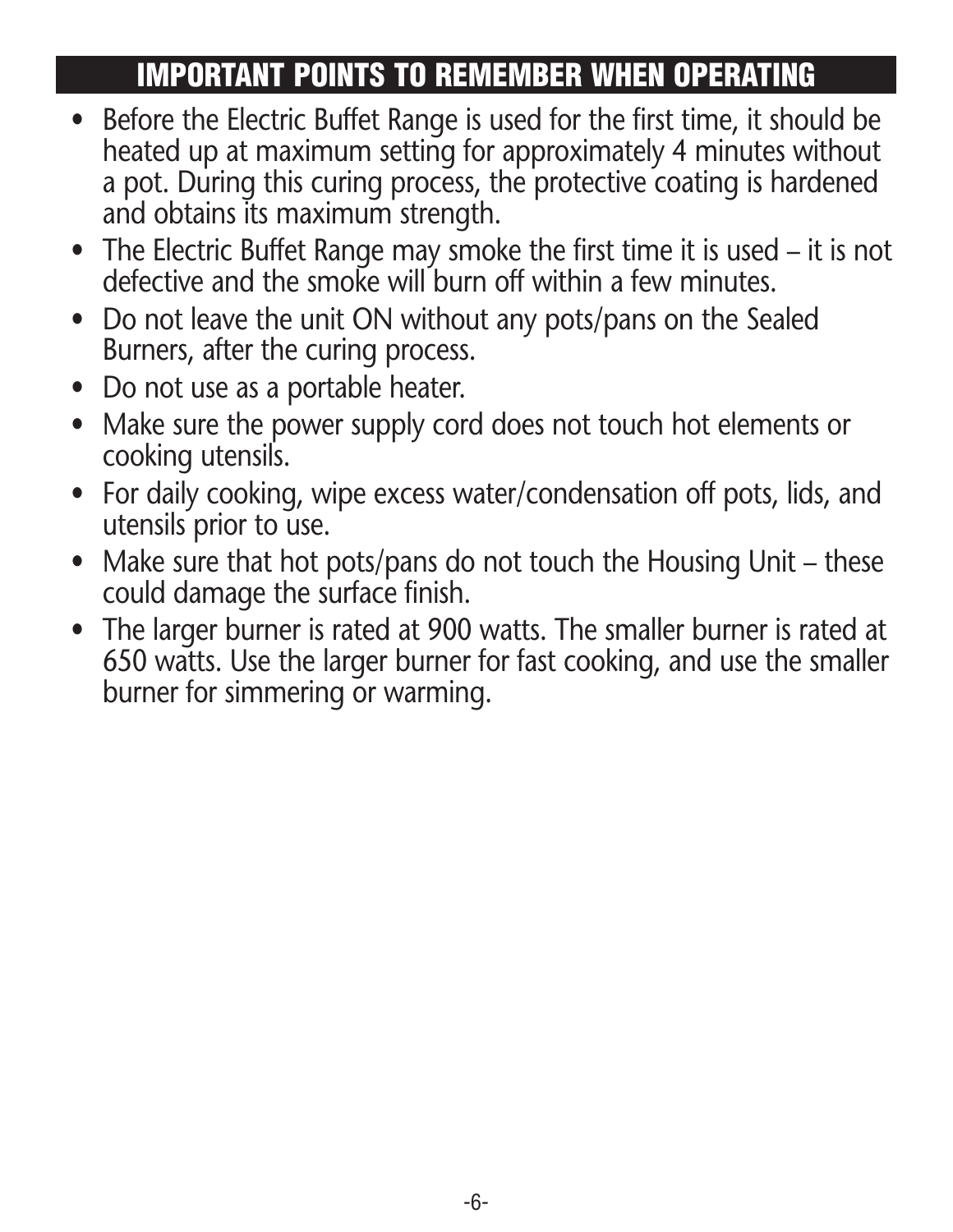#### **CLEANING INSTRUCTIONS**

Reasonable care will ensure many years of service from your unit. Avoid dropping items on the Burner rings and sealed burners.

- 1. Turn Temperature Control Knob(s) OFF.
- 2. Always unplug unit from electrical outlet and allow to cool before cleaning.
- 3. NEVER IMMERSE UNIT IN WATER OR OTHER LIQUIDS.
- 4. For easy cleaning, the Burners are sealed. Do not attempt to separate Burners from the unit.
- 5. Use a damp, soapy cloth or sponge to clean the surface of the Sealed Burners, Burner Rings, Legs, and Housing Unit. NEVER USE HARSH ABRASIVE OR STEEL WOOL PADS ON ANY PART OF THE BURNER.
- 6. Thoroughly wipe soap from Sealed Burners and Burner Rings. Then dry.
- 7. There are no user serviceable parts. Any servicing other than cleaning should be performed by an authorized service center.

**NOTE:** A short power supply cord is provided to reduce the hazards resulting from becoming entangled in or tripping over a longer cord. If a longer cord is required, extension cords are available and may be used if care is exercised in their use. If an extension cord is used, (1) the marked electrical rating of the extension cord should be at least as great as the electrical rating of the Electric Buffet Range (120V, 1550W) and (2) the longer cord should be arranged so that it will not drape over the countertop or tabletop where it can be pulled on by children or tripped over unintentionally. If the plug does not fit securely into the AC outlet or if the AC plug or outlet feels warm, do not use that AC outlet.